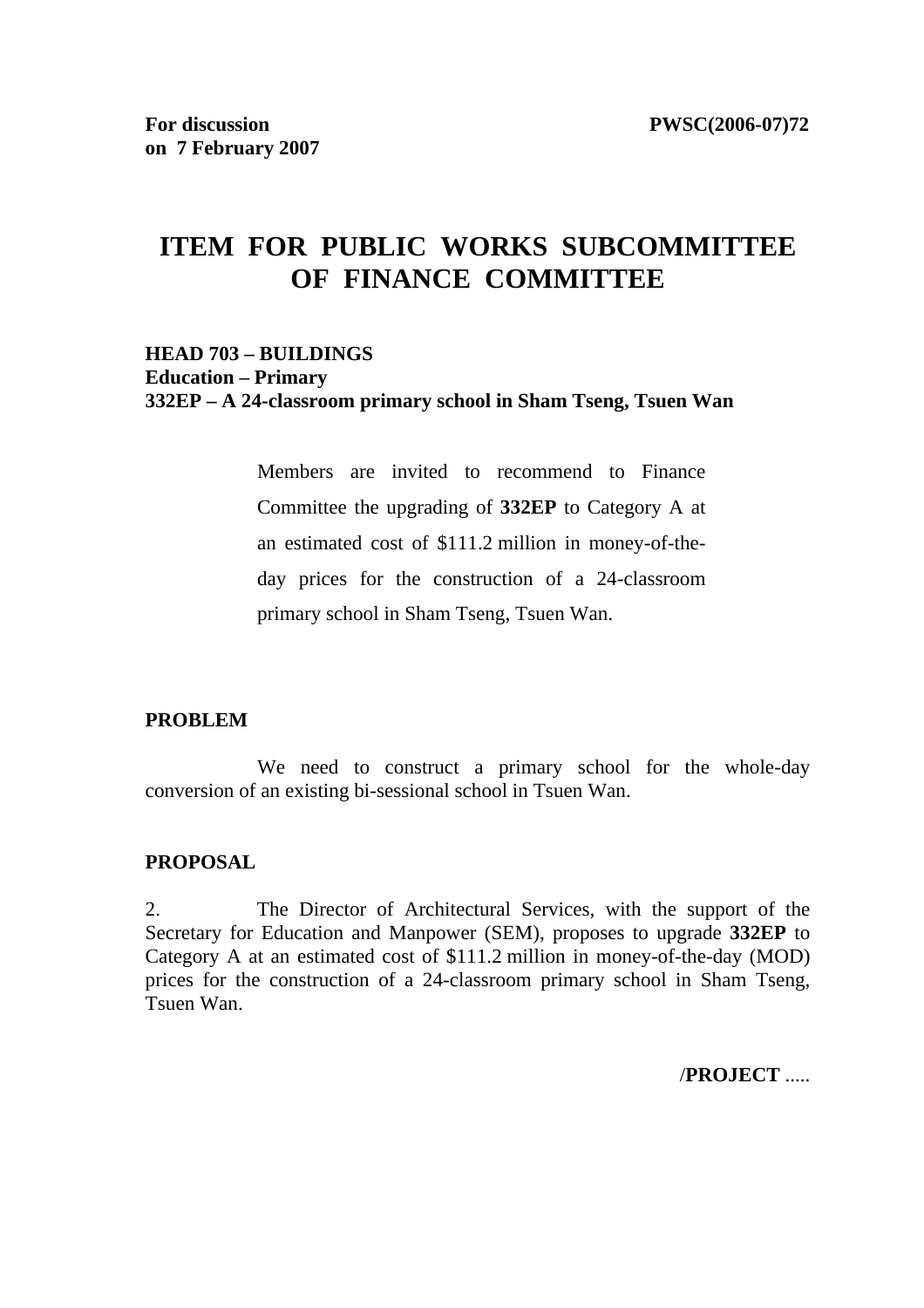## **PROJECT SCOPE AND NATURE**

- 3. The proposed primary school will have the following facilities
	- (a) 24 classrooms;
	- (b) six special rooms, including a computer-assisted learning room and a language room;
	- (c) four small group teaching rooms;
	- (d) a guidance activity room;
	- (e) two interview rooms;
	- (f) a staff room;
	- (g) a staff common room;
	- (h) a student activity centre;
	- (i) a conference room;
	- (j) a library;
	- (k) an assembly hall (which can be used for a wide range of physical activities such as badminton, gymnastics and table-tennis);
	- (l) a multi-purpose area;
	- (m) two basketball courts and a mini-football pitch at ground level;
	- (n) a 60-metre (m) running track<sup>1</sup>;
	- (o) a green corner<sup>2</sup>; and

 $/(p)$  .....

<sup>1</sup> Making optimal use of the space of the campus, a 60-m running track will be provided.

<sup>2</sup> The green corner is a designated area inside the campus to enable students to develop an interest in horticulture and natural environment. The green corner may include a green-house, a weather station and planting beds.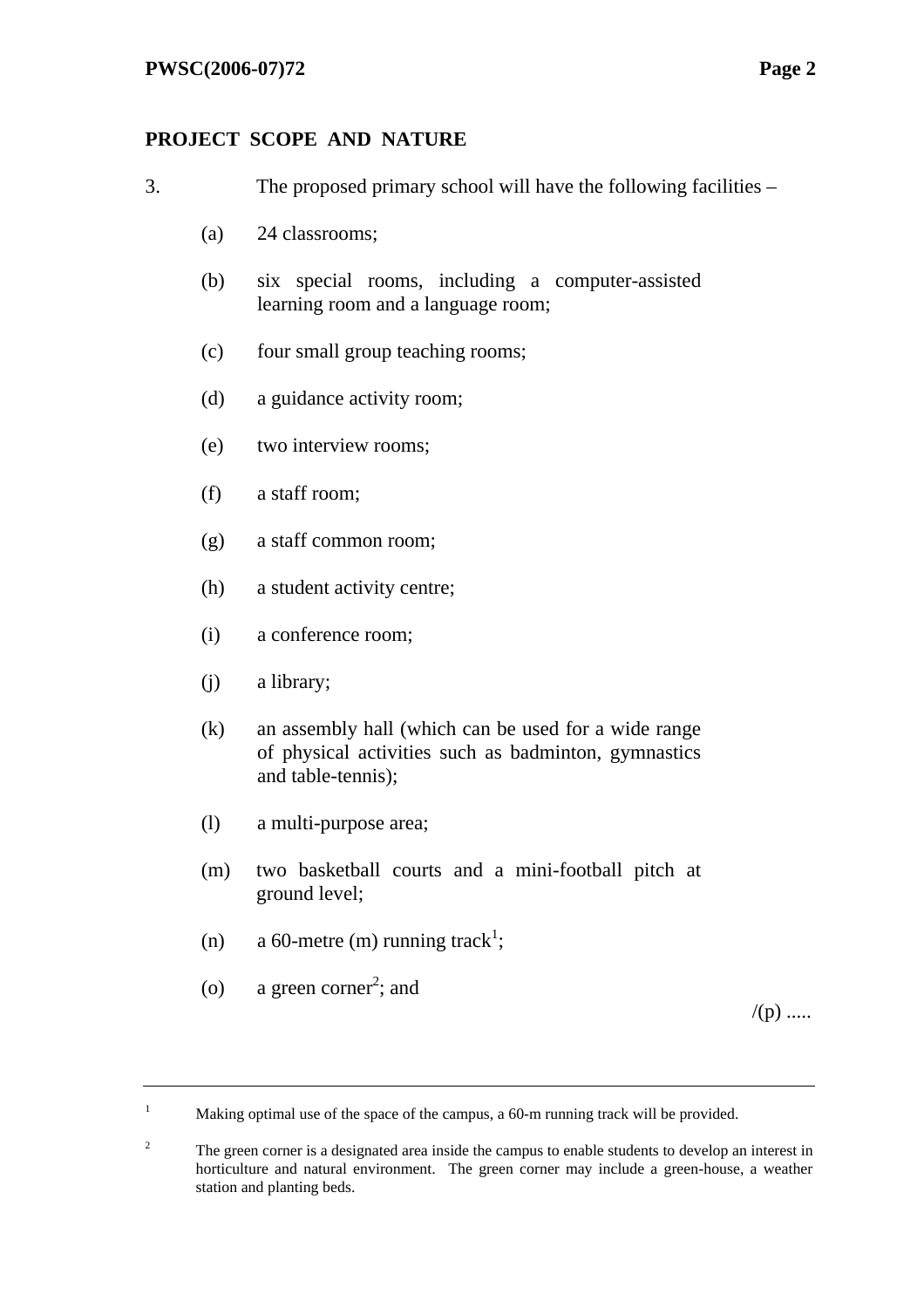(p) ancillary accommodation, including a lift and relevant facilities for the handicapped.

The proposed school will meet the planning target of providing two square metres  $(m<sup>2</sup>)$  of open space per student. A site plan is at Enclosure 1 and views of the school premises (artist's impression) are at Enclosure 2. We plan to start the construction works of the new school premises in November 2007 for completion in July 2009.

### **JUSTIFICATION**

——— ———

> 4. It is Government's policy to implement whole-day primary schooling for virtually all primary school students by the 2007/08 school year. In the 2006/07 school year, 90% of primary school places are in whole-day mode.

> 5. Upon completion, **332EP** will provide 24 classrooms and other facilities for accommodating one session of an existing bi-sessional primary school in the same district, and in so doing enable both sessions to switch to whole-day operation. The school needs additional premises to turn whole-day, as it currently operates 47 classes in two sessions with an enrolment rate of 97% from a 24-classroom building. The project will not affect the planned supply of primary school places, both territory-wide and in the Tsuen Wan district.

### **FINANCIAL IMPLICATIONS**

6. We estimate the capital cost of the project to be \$111.2 million in MOD prices (see paragraph 7 below), made up as follows –

|     |                   | \$ million |
|-----|-------------------|------------|
| (a) | Piling            | 14.0       |
| (b) | <b>Building</b>   | 46.9       |
| (c) | Building services | 16.6       |
| (d) | Drainage          | 2.5        |

 $/(e)$  .....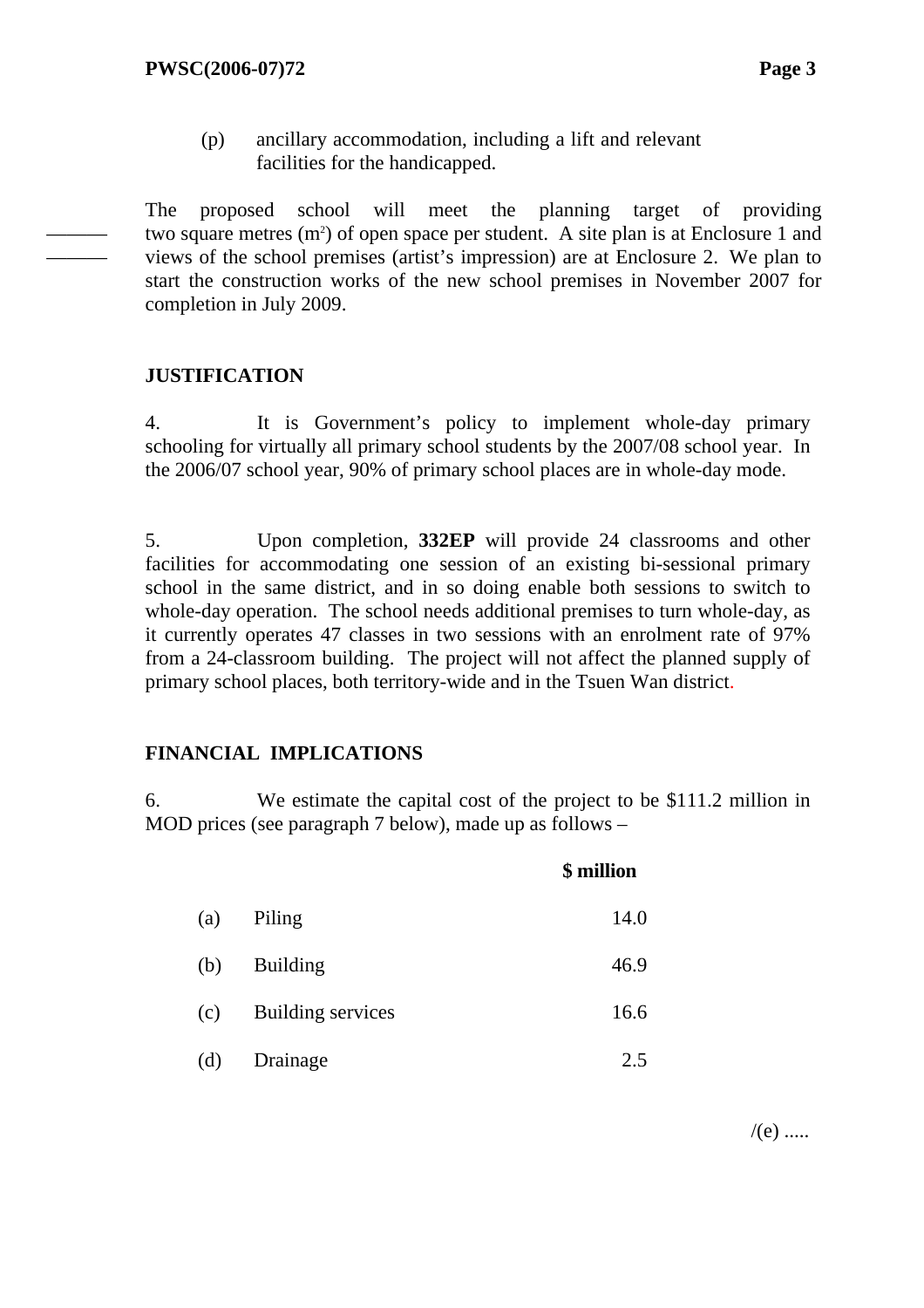———

———

### **\$ million**

| (e) | <b>External works</b>                |     | 9.5   |                               |
|-----|--------------------------------------|-----|-------|-------------------------------|
| (f) | Furniture and equipment <sup>3</sup> |     | 3.2   |                               |
| (g) | Consultants' fees for $-$            |     | 4.7   |                               |
|     | Contract administration<br>(i)       | 1.5 |       |                               |
|     | Site supervision<br>(ii)             | 3.2 |       |                               |
| (h) | Contingencies                        |     | 9.4   |                               |
|     | Sub-total                            |     | 106.8 | (in September<br>2006 prices) |
| (i) | Provision for price adjustment       |     | 4.4   |                               |
|     | Total                                |     | 111.2 | (in MOD prices)               |
|     |                                      |     |       |                               |

We propose to engage consultants to undertake contract administration and site supervision of the project. A detailed breakdown of the estimate for consultants' fees by man-months is at Enclosure 3. The construction floor area (CFA) of **332EP** is 9 790 m<sup>2</sup>. The estimated construction unit cost, represented by the building and the building services costs, is  $$6,486$  per m<sup>2</sup> of CFA in September 2006 prices. We consider this comparable to similar school projects built by the Government. A comparison of the reference cost for a 24-classroom primary school based on an uncomplicated site with no unusual environmental or geotechnical constraints with the estimated costs for **332EP** is at Enclosure 4.

7. Subject to approval, we will phase the expenditure as follows –

 $/2007 - 08$  .....

3 Based on the standard furniture and equipment reference list prepared by the Education and Manpower Bureau for a new 24-classroom primary school adopting the standard schedule of accommodation.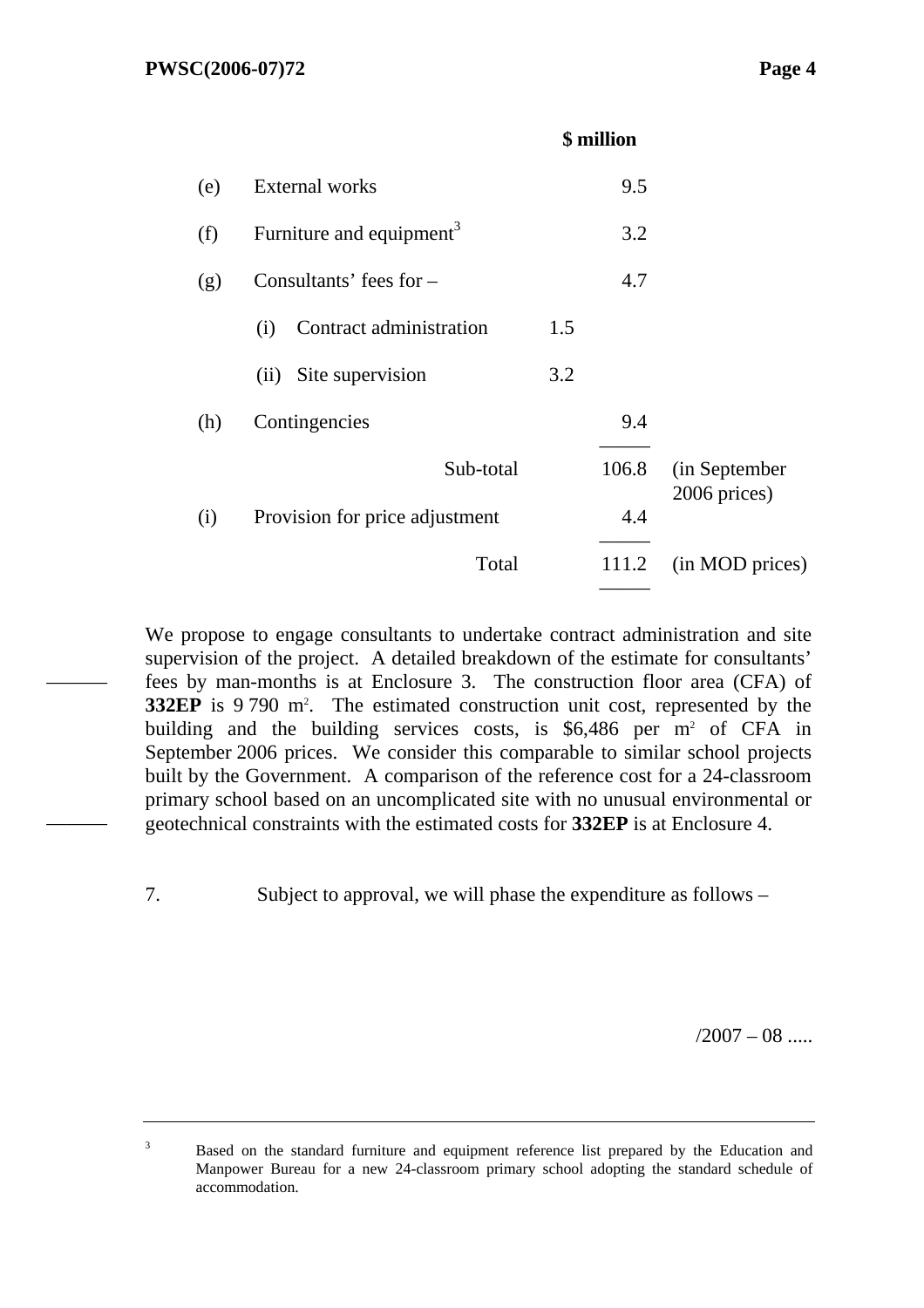| Year        | \$ million<br>(Sept 2006) | Price adjustment<br>factor | \$ million<br>(MOD) |
|-------------|---------------------------|----------------------------|---------------------|
| $2007 - 08$ | 8.0                       | 1.01250                    | 8.1                 |
| $2008 - 09$ | 38.0                      | 1.02769                    | 39.1                |
| $2009 - 10$ | 39.0                      | 1.04310                    | 40.7                |
| $2010 - 11$ | 12.0                      | 1.05875                    | 12.7                |
| $2011 - 12$ | 9.8                       | 1.08257                    | 10.6                |
|             | 106.8                     |                            | 111.2               |

8. We have derived the MOD estimates on the basis of the Government's latest forecast of trend rate of change in the prices of public sector building and construction output for the period 2007 to 2012. We will award the contract on a lump-sum basis because we can clearly define the scope of the works in advance. The contract will not provide for price adjustment because the contract period will not exceed 21 months.

9. The cost of furniture and equipment, estimated to be \$3.2 million, will be borne by the Government. This is in line with the existing policy.

10. The annual recurrent expenditure of one session of the existing primary school was \$20.2 million in the 2005/06 school year. We estimate the annual recurrent expenditure for **332EP** to be \$20.2 million.

### **PUBLIC CONSULTATION**

11. We consulted the Tsuen Wan District Council on **332EP** on 28 November 2006. Members of the Council supported the project.

12. We consulted the Legislative Council Panel on Education (the Panel) on 24 October 2005 on our review of the School Building Programme. Members

/supported .....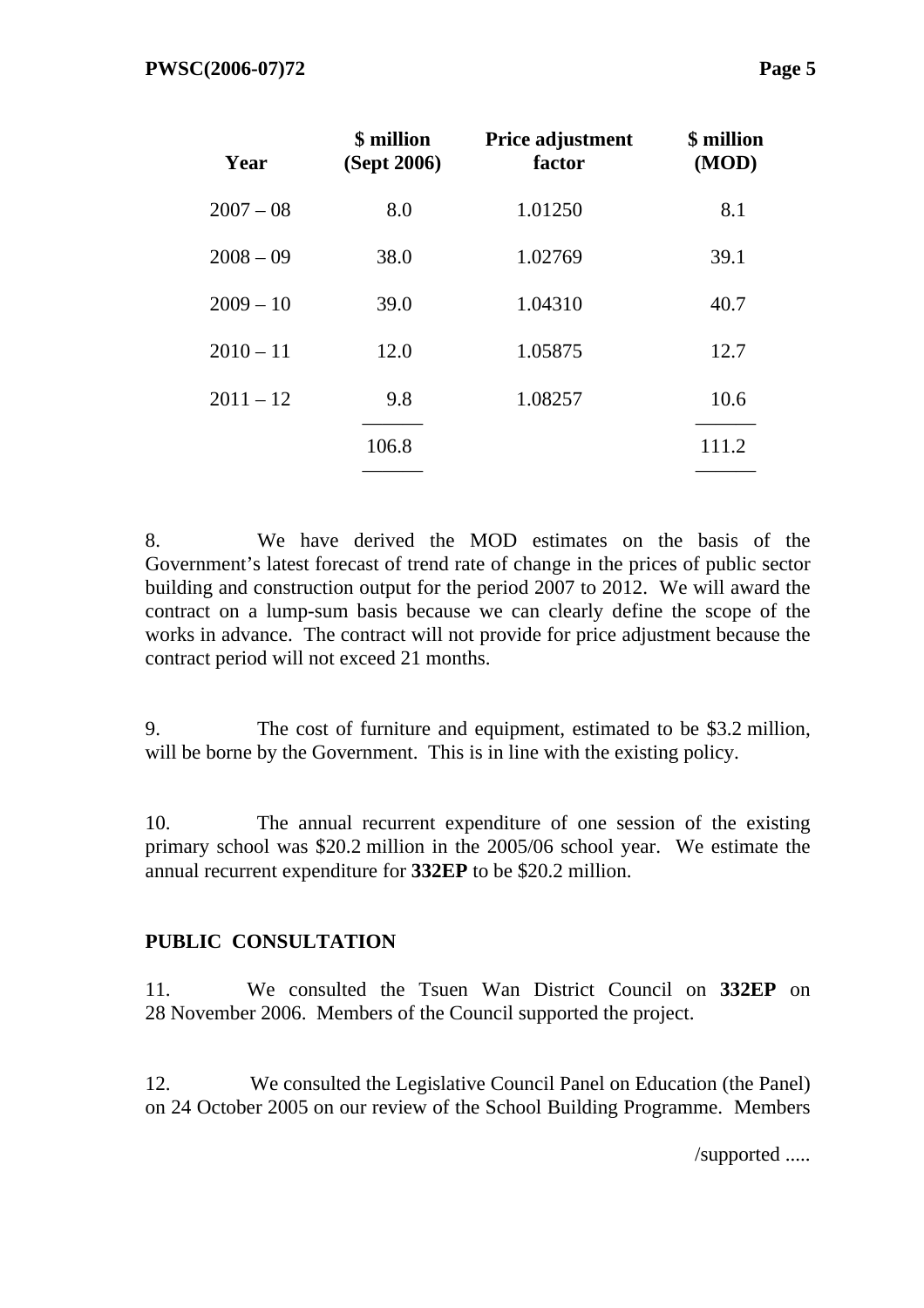supported our recommendation to proceed with school projects for converting existing bi-sessional primary schools to whole-day operation, including **332EP** with a reduced scope from 30 classrooms to 24 classrooms. We circulated to the Panel an information paper on this primary school project on 22 December 2006. Members did not raise any objection to the proposal.

### **ENVIRONMENTAL IMPLICATIONS**

13. We engaged a consultant to conduct a Preliminary Environmental Review (PER) for **332EP** in October 2004. The PER recommended the provision of boundary walls at suitable locations and installation of insulated windows and air-conditioning for rooms exposed to traffic noise exceeding the limits recommended in the Hong Kong Planning Standards and Guidelines. The recommended mitigation measures are as follows –

|     | <b>Mitigation measures</b>                                                                                                                                                                       | <b>Estimated cost</b><br>\$ million<br>(in Sept 2006)<br>prices) |
|-----|--------------------------------------------------------------------------------------------------------------------------------------------------------------------------------------------------|------------------------------------------------------------------|
| (a) | insulated windows and air-conditioning for<br>24 classrooms, four special rooms and four<br>small group teaching rooms from the 1/F to<br>$4/F$ at the northern facade of the classroom<br>block | 3.2                                                              |
| (b) | a 3.5-m high solid fence wall along the<br>northern side of the site abutting Castle Peak<br>Road                                                                                                | 0.5                                                              |

With such mitigation measures in place, the project would not have long term environmental impacts. We have included the cost of the above mitigation measures as part of the building services and external works in the project estimate.

14. During construction, we will control noise, dust and site run-off nuisances to within established standards and guidelines through the implementation of mitigation measures in the contract. These include the use of silencers, mufflers, acoustic lining or shields for noisy construction activities, frequent cleaning and watering of the site, and the provision of wheel-washing facilities.

 $/15.$  .....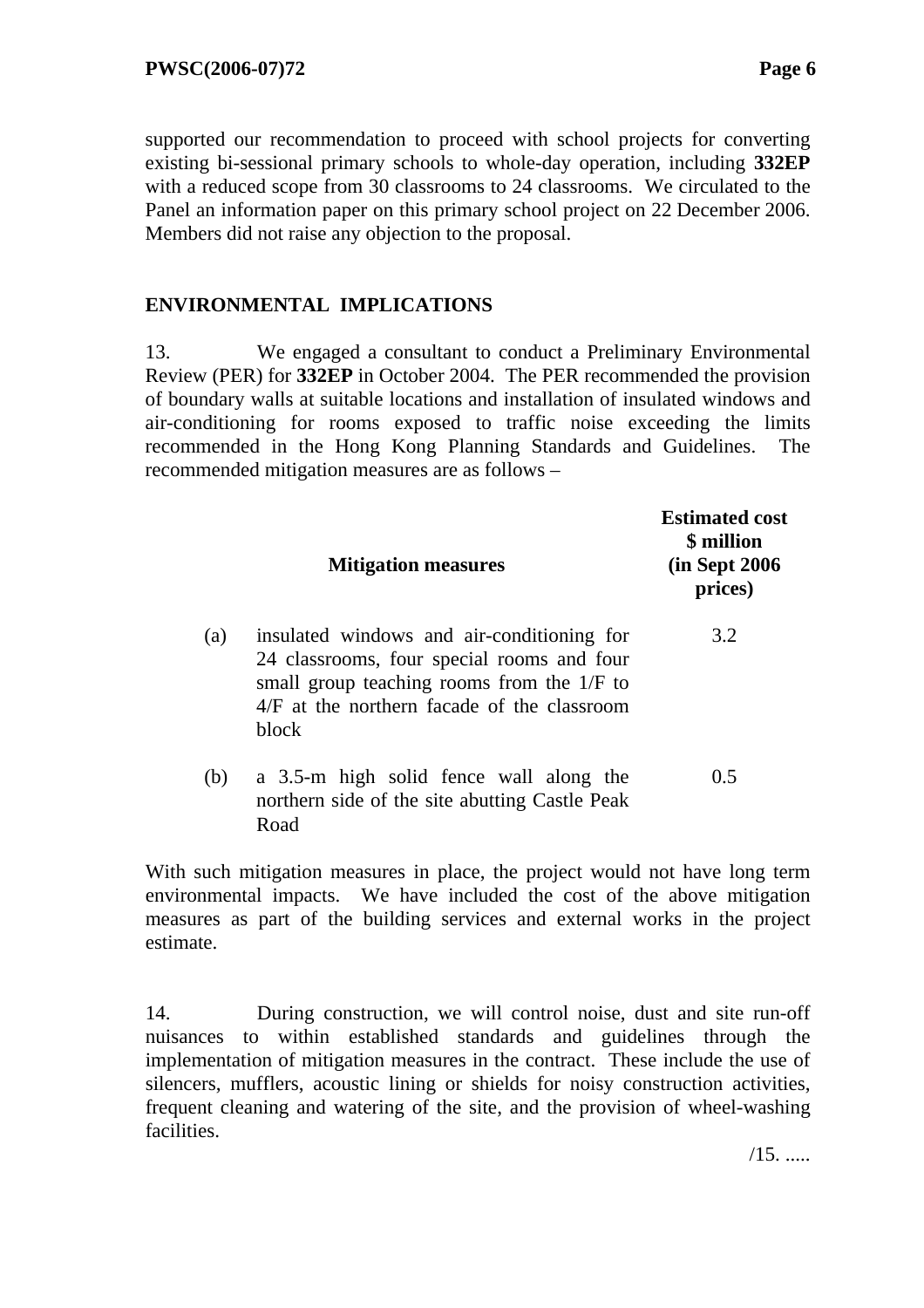15. We have considered in the planning and design stages to reduce the generation of construction and demolition (C&D) materials where possible. In addition, we will require the contractor to reuse inert C&D materials on site or in other suitable construction sites as far as possible (e.g. use suitable excavated materials for filling within the site, use metal site hoardings and signboards so that these materials can be recycled or reused in other projects), in order to minimize the disposal of C&D materials to public fill reception facilities<sup>4</sup>. We will encourage the contractor to maximize the use of recycled or recyclable C&D materials, as well as the use of non-timber formwork to further minimize the generation of construction waste.

16. We will also require the contractor to submit a waste management plan (WMP) for approval. The WMP will include appropriate mitigation measures to avoid, reduce, reuse and recycle C&D materials. We will ensure that the dayto-day operations on site comply with the approved WMP. We will also control the disposal of public fill, C&D materials and C&D waste to public fill reception facilities and landfills respectively through a trip-ticket system. We will require the contractor to separate public fill from C&D waste for disposal at appropriate facilities. We will also record the disposal, reuse and recycling of C&D materials for monitoring purposes.

17. We estimate that the project will generate about 10 200 tonnes of C&D materials. Of these, we will reuse about 5 600 tonnes (54.9%) on site and deliver 3 800 tonnes (37.3%) to public fill reception facilities for subsequent reuse. In addition, we will dispose of 800 tonnes (7.8%) at landfills. The total cost for accommodating C&D materials at public fill reception facilities and landfill sites is estimated to be \$202,600 for this project (based on a unit cost of \$27/tonne for disposal at public fill reception facilities and  $$125/tonne<sup>5</sup>$  at landfills).

**/LAND** .....

<sup>&</sup>lt;sup>4</sup> Public fill reception facilities are specified in Schedule 4 of the Waste Disposal (Charges for Disposal of Construction Waste) Regulation. Disposal of public fill in public fill reception facilities requires a licence issued by the Director of Civil Engineering and Development.

<sup>5</sup> This estimate has taken into account the cost for developing, operating and restoring the landfills after they are filled and the aftercare required. It does not include the land opportunity cost for existing landfill sites (which is estimated at  $$90/m<sup>3</sup>$ ), nor the cost to provide new landfills (which is likely to be more expensive), when the existing ones are filled.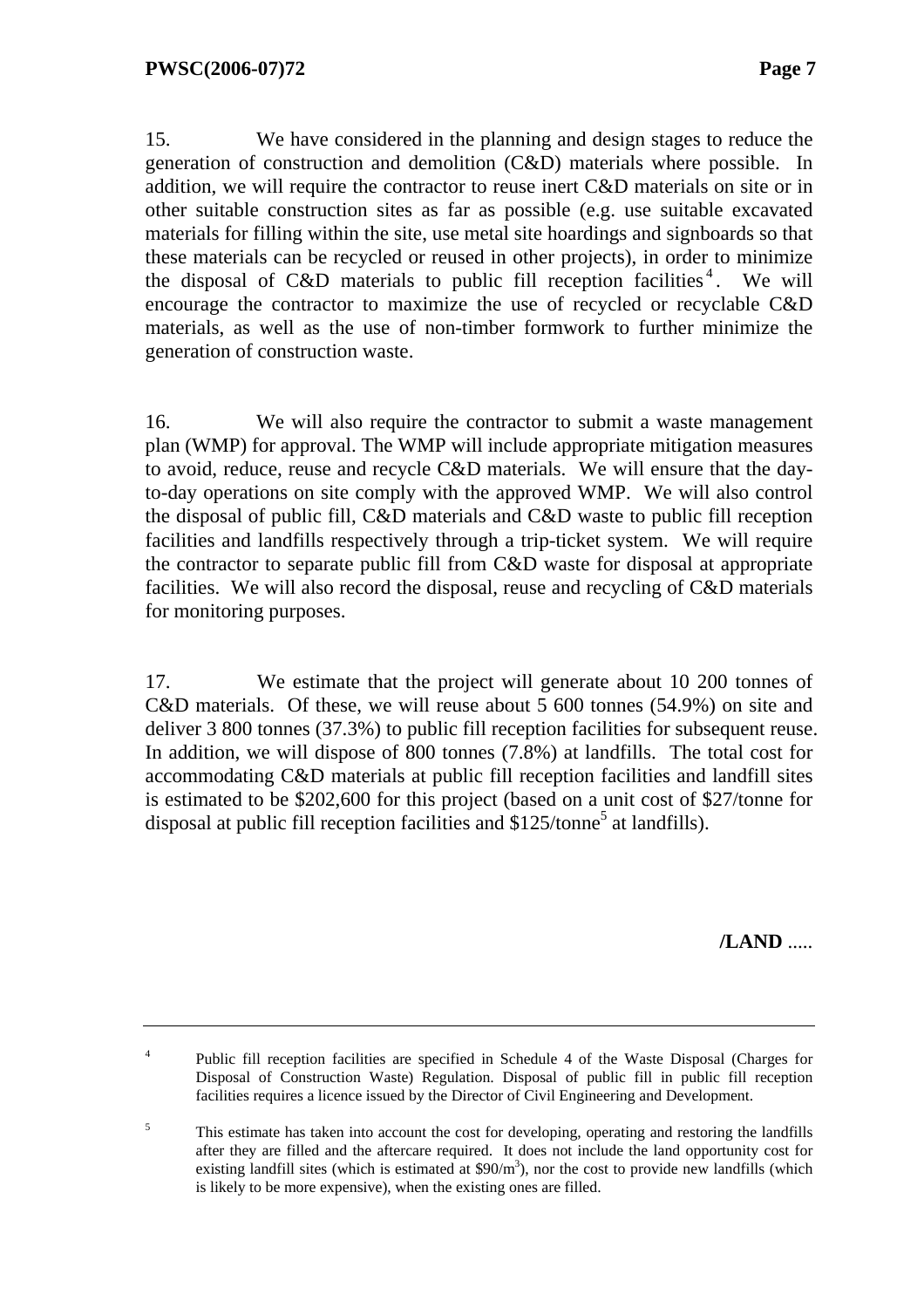### **LAND ACQUISITION**

18. The project does not require any land acquisition.

### **BACKGROUND INFORMATION**

19. We engaged a term contractor to undertake site investigation for **332EP** in September 2001 at a cost of \$100,000 before we upgraded **332EP** to Category B in October 2003. We engaged an architectural consultant in July 2004 to undertake the PER, topographical survey and detailed design. We engaged a quantity surveying consultant to prepare tender documents in December 2006. The total cost of these works is \$2.3 million. We have charged this amount to block allocation **Subhead 3100GX** "Project feasibility studies, minor investigations and consultants' fees for items in Category D of the Public Works Programme". The architectural consultant and term contractor have completed the site investigation, PER, topographical survey and detailed design. The quantity surveying consultant is finalising the tender documents.

20. The proposed works will not involve any removal of trees. We will incorporate planting proposals as part of the project, including estimated quantities of 75 trees,  $6\,364$  shrubs and 296 m<sup>2</sup> of grassed area.

21. We estimate that the proposed works will create about 126 jobs (112 for labourers and another 14 for professional/technical staff) providing a total employment of 2 170 man-months.

--------------------------------------

Education and Manpower Bureau February 2007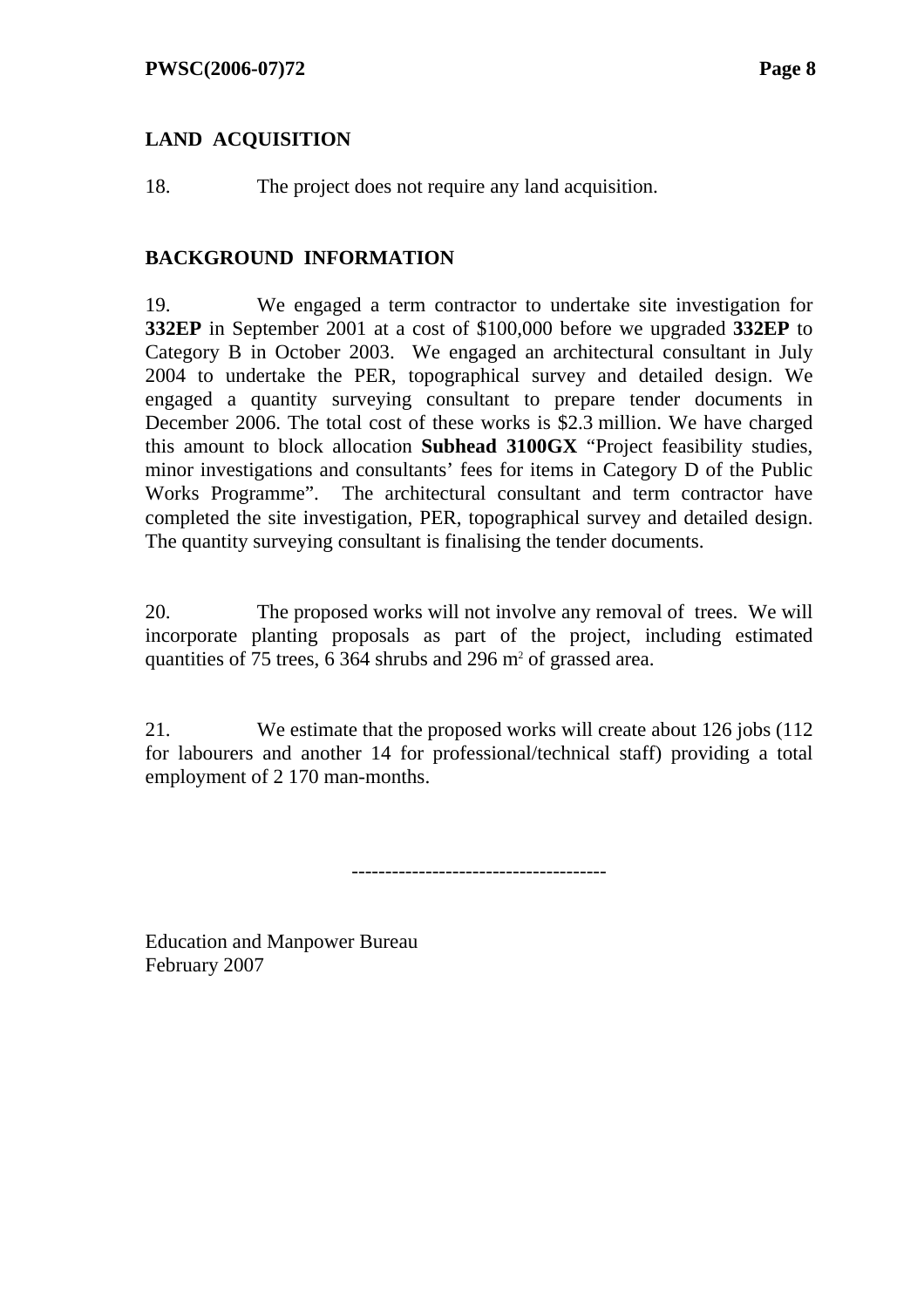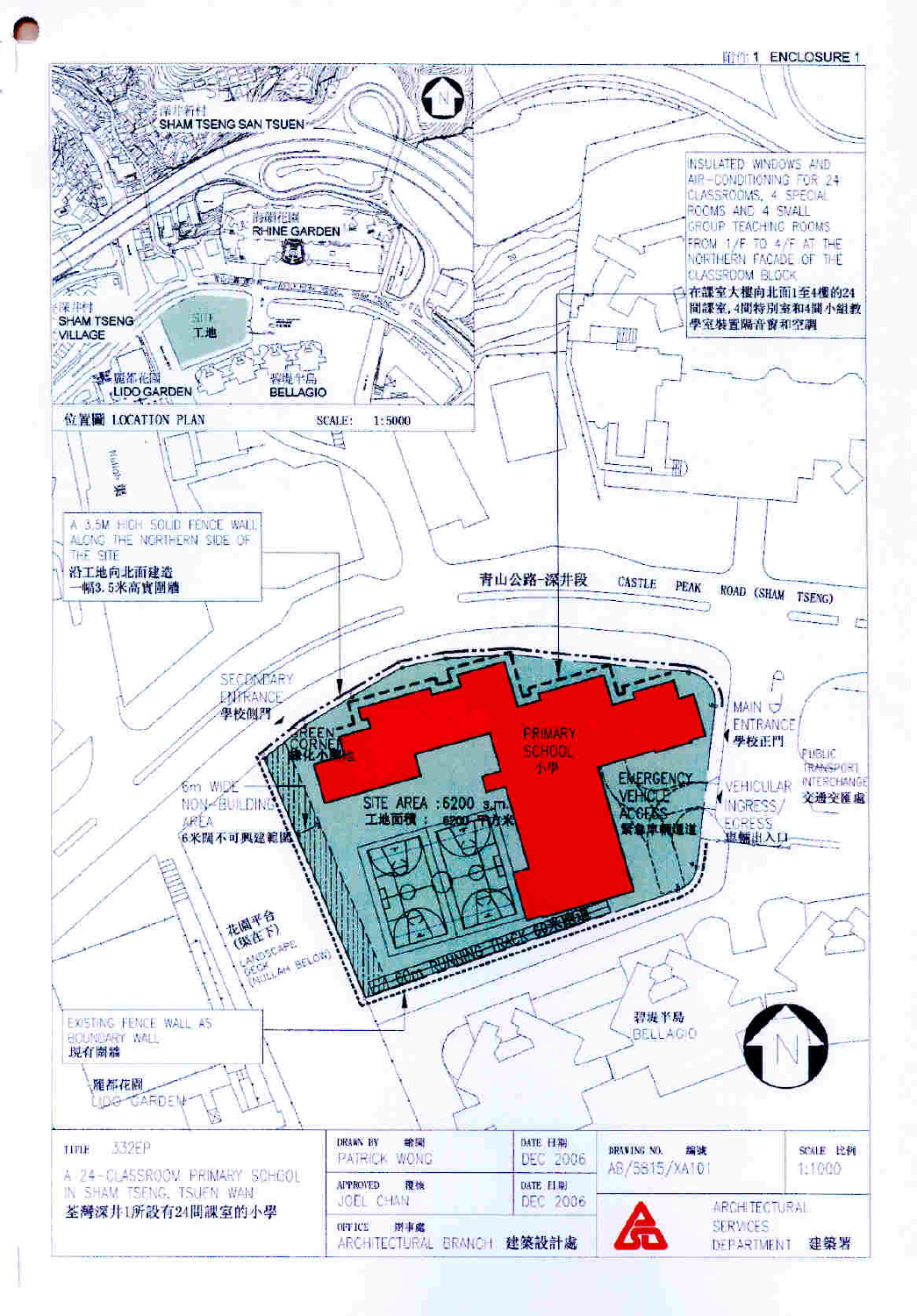

從南面望向校舍的構思圖 VIEW OF THE SCHOOL PREMISES FROM SOUTHERN DIRECTION (ARTIST'S IMPRESSION)



從北面望向校舍的構思圖 VIEW OF THE SCHOOL PREMISES FROM NORTHERN DIRECTION (ARTIST'S IMPRESSION)

332EP TITLE

A 24-CLASSROOM PRIMARY SCHOOL IN SHAM TSENG, TSUEN WAN 荃灣深井1所設有24間課室的小學

| 给量<br>DRAWN BY<br>PATRICK WONG                     | DATE LINE<br>DEC 2006 | DRAWING NO.<br>指題<br>AB/5815/XA102 | SCALE 比例<br>N.T.S. |
|----------------------------------------------------|-----------------------|------------------------------------|--------------------|
| <b>APPROVED</b><br>提核<br>JOEL CHAN                 | BATE LINE<br>DEC 2006 |                                    | ARCHITECTURAL      |
| <b>UFFICE</b><br>银事處<br>ARCHITECTURAL BRANCH 建築設計處 |                       | <b>SERVICES</b><br>DEPARTMENT      | 建築署                |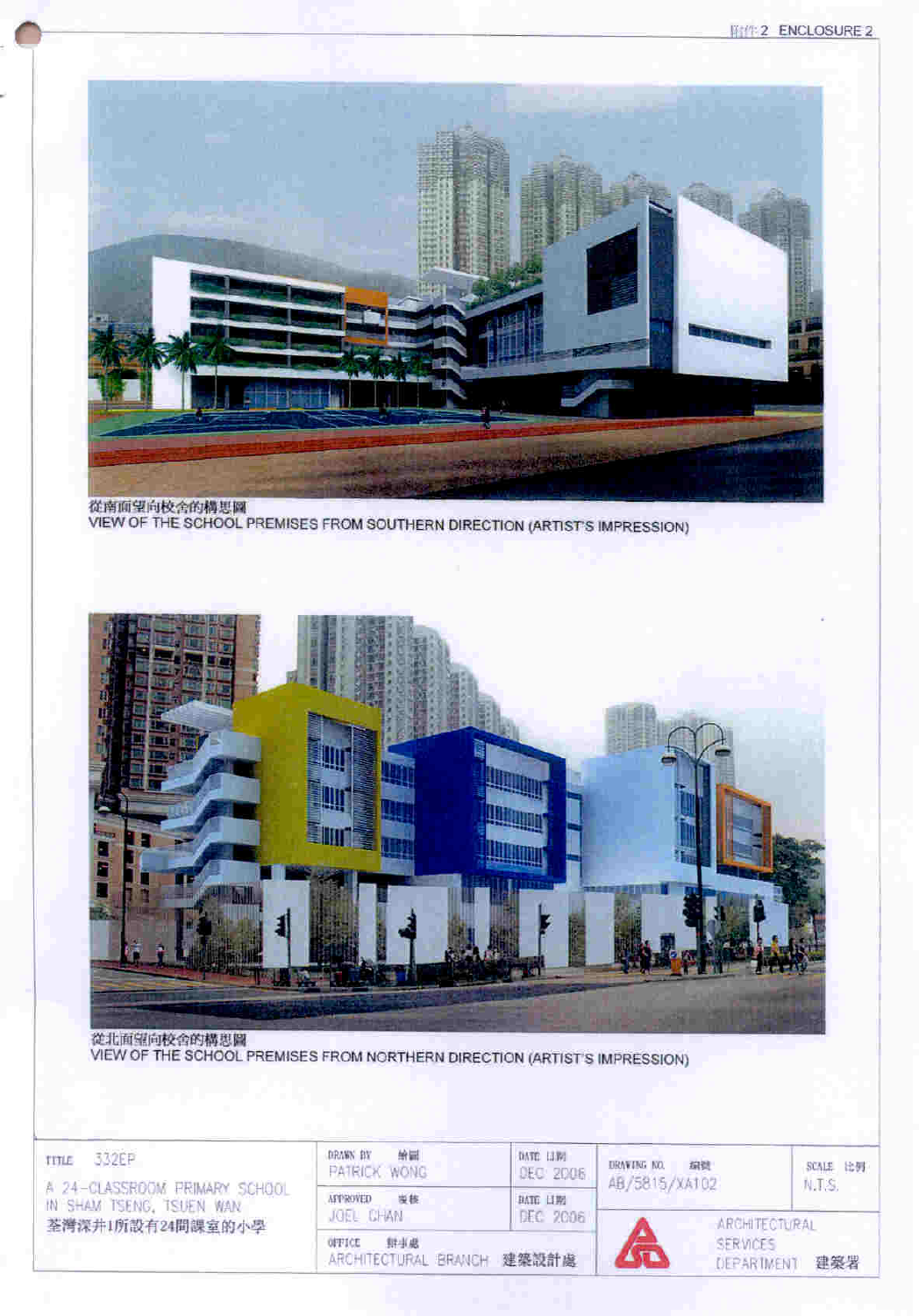### **332EP – A 24-classroom primary school in Sham Tseng, Tsuen Wan**

### **Breakdown of the estimate for consultants' fees**

| <b>Consultants' staff costs</b> |                                        | <b>Estimated</b><br>man-<br>months | Average<br>$MPS^*$<br>salary<br>point | <b>Multiplier</b><br>(Note 1) | <b>Estimated</b><br>fee<br>(\$ million) |            |
|---------------------------------|----------------------------------------|------------------------------------|---------------------------------------|-------------------------------|-----------------------------------------|------------|
| (a)                             | Contract<br>administration<br>(Note 2) | Professional<br>Technical          |                                       |                               |                                         | 1.1<br>0.4 |
| (b)                             | Site supervision<br>(Note 3)           | Professional<br>Technical          | 19<br>55                              | 38<br>14                      | 1.6<br>1.6                              | 1.6<br>1.6 |
|                                 |                                        |                                    |                                       |                               | Total                                   | 4.7        |

\* MPS = Master Pay Scale

#### **Notes**

- 1. A multiplier of 1.6 is applied to the average MPS point to estimate the cost of resident site staff supplied by the consultants. (As at 1 January 2006, MPS point  $38 = $54,255$  per month and MPS point  $14 = $18,010$  per month.)
- 2. The consultants' staff cost for contract administration is calculated in accordance with the existing consultancy agreement for the design and construction of **332EP**. The assignment will only be executed subject to Finance Committee's approval to upgrade **332EP** to Category A.
- 3. The consultants' staff cost for site supervision is based on the estimate prepared by the Director of Architectural Services. We will only know the actual man-months and actual costs after completion of the construction works.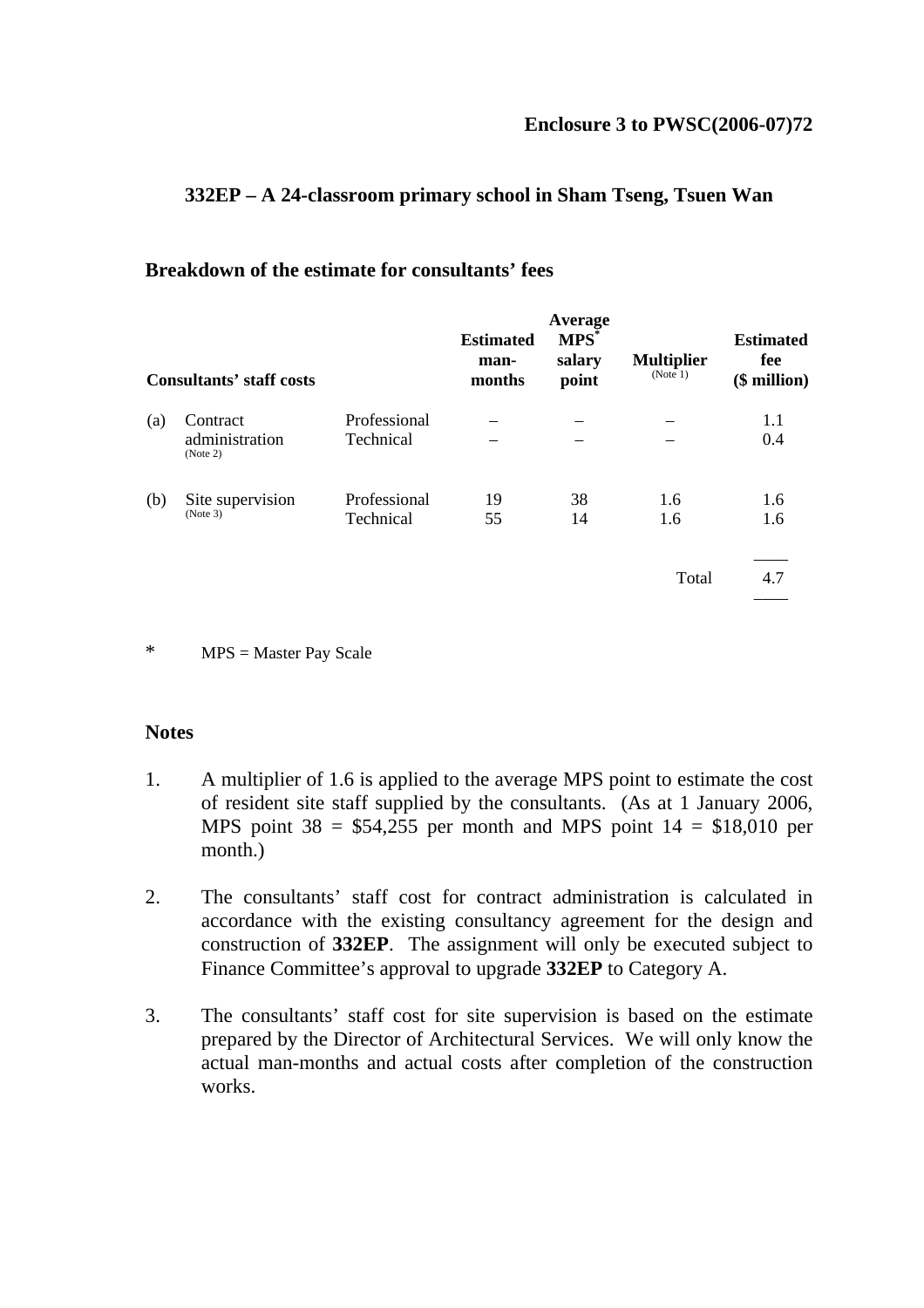### **A comparison of the reference cost of a 24-classroom primary school project with the estimated cost of 332EP**

#### **\$ million (in Sept 2006 prices)**

|     |                                                       | Reference cost*        | 332EP              |                 |
|-----|-------------------------------------------------------|------------------------|--------------------|-----------------|
| (a) | Piling                                                | 8.1                    | 14.0               | (See note A)    |
| (b) | <b>Building</b>                                       | 42.6                   | 46.9               | (See note B)    |
| (c) | <b>Building services</b>                              | 11.4                   | 16.6               | (See note $C$ ) |
| (d) | Drainage                                              | 1.8                    | 2.5                | (See note D)    |
| (e) | External works                                        | 7.4                    | 9.5                | (See note E)    |
| (f) | Furniture and equipment                               |                        | 3.2                | (See note $F$ ) |
| (g) | Consultants' fees                                     |                        | 4.7                | (See note G)    |
| (h) | Contingencies                                         | 7.2                    | 9.4                |                 |
|     | Total                                                 | 78.5                   | 106.8              |                 |
| (i) | Construction floor area                               | $9129 \text{ m}^2$     | $9790 \text{ m}^2$ |                 |
| (j) | Construction unit cost<br>$\{[(b) + (c)] \div (i)\}\$ | \$5,915/m <sup>2</sup> | $$6,486/m^2$$      |                 |

#### **\* Assumptions for reference cost**

1. The estimation is based on the assumption that the school site is uncomplicated and without unusual environmental restrictions. No allowance is reserved for specific environmental restrictions such as the provision of insulated windows, air-conditioning and boundary walls to mitigate noise impacts on the school.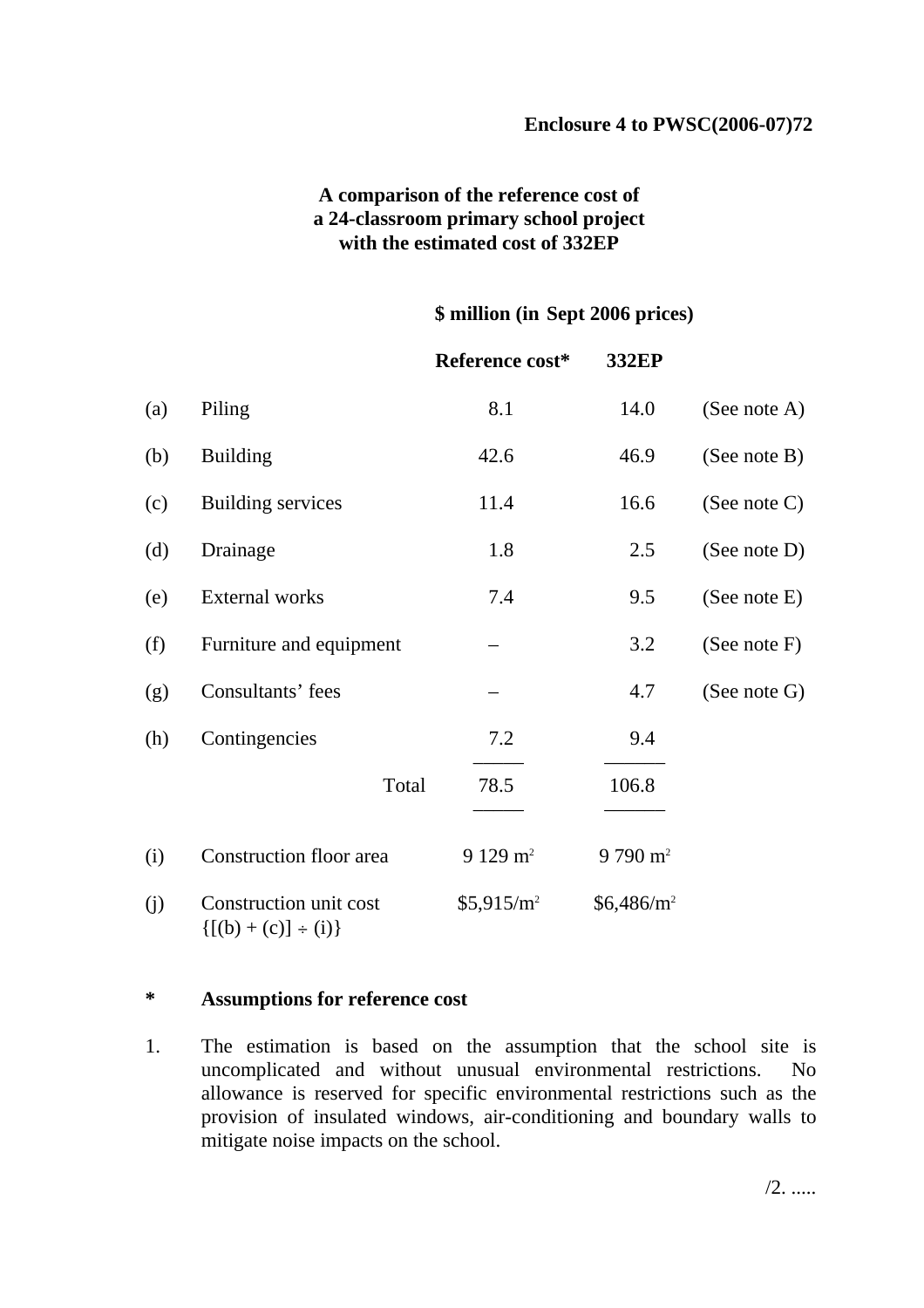- 2. No site formation works/geotechnical works are required as they are normally carried out by other government departments under a separate engineering vote before handing over the project site for school construction.
- 3. Piling cost is based on the use of 101 steel H-piles at an average depth of 30 m, assuming that percussive piling is permissible. It also includes costs for pile caps, strap beams and testing. No allowance is reserved for the effect of negative skin friction due to fill on reclaimed land.
- 4. Cost for drainage and external works is for a standard 24-classroom primary school site area of 4 700  $m<sup>2</sup>$  built on an average level site without complicated geotechnical conditions, utility diversions, etc. (i.e. a "greenfield" site).
- 5. No consultancy services are required.
- 6. Furniture and equipment costs are excluded as they are usually borne by the sponsoring bodies of new schools.
- 7. The reference cost for comparison purpose is subject to review regularly. We will review, and revise if necessary, the reference cost which should be adopted for future projects.

### **Notes**

- A. The piling cost is higher because of the close proximity of residential buildings which precludes the use of percussive piling system as excessive vibrations and noise will be generated by the percussive piling. It is estimated that this project will require the use of 122 non-percussive prebored socketted steel H-pile at an average depth of 22 metres.
- B. The building cost is higher because of the larger construction floor area.
- C. The building services cost is higher because of the larger construction floor area and the provision of air-conditioning as a noise mitigation measure.
- D. The cost of drainage works is higher because of the larger site area.
- E. The cost of external works is higher because of the larger site area and the construction of boundary walls as a noise mitigation measure.